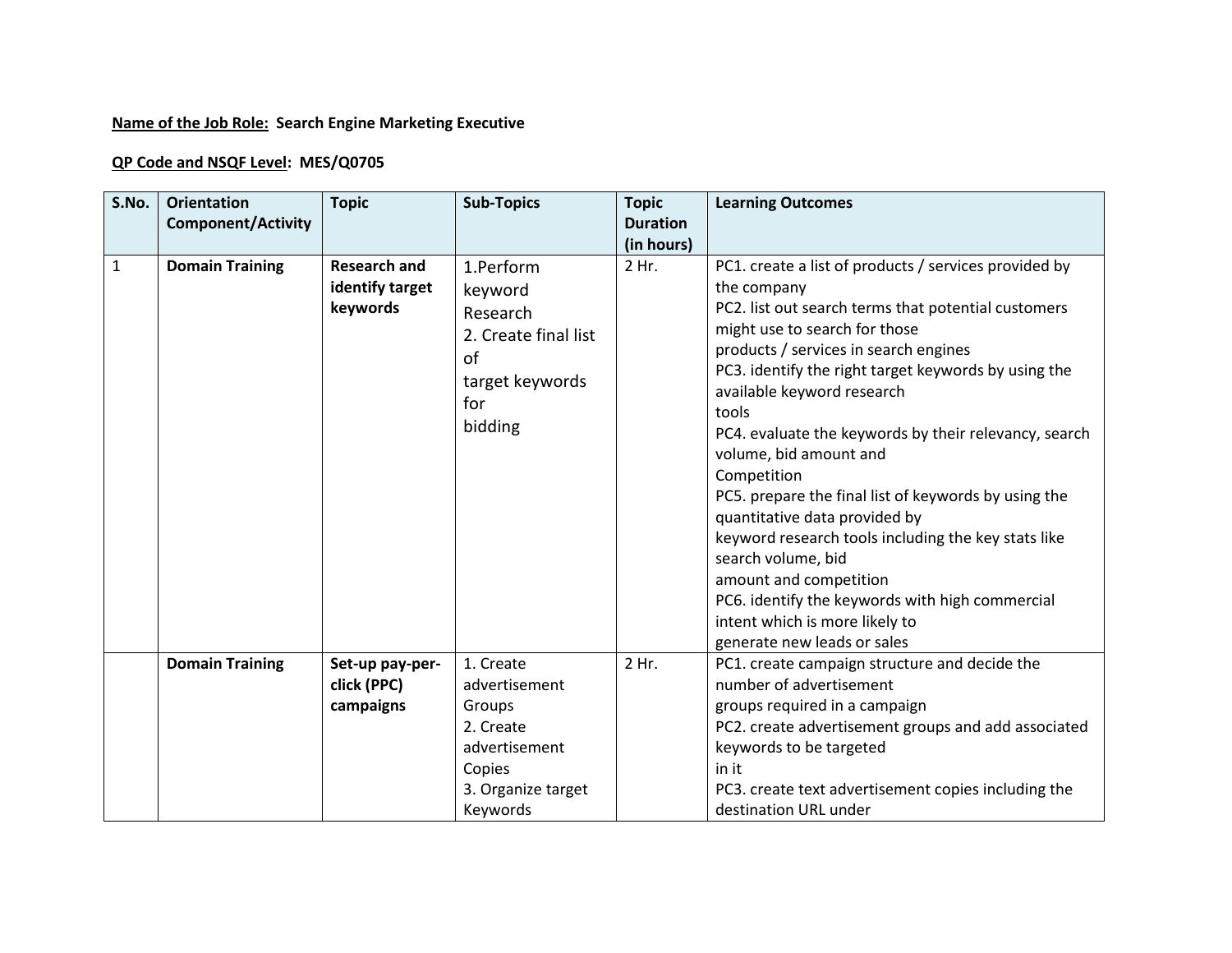|                        |                       | 4. Set-up            |       | each advertisement group                             |
|------------------------|-----------------------|----------------------|-------|------------------------------------------------------|
|                        |                       | advertisement        |       | PC4. create effective advertisement copies using the |
|                        |                       | extensions           |       | headlines and description                            |
|                        |                       |                      |       | elements                                             |
|                        |                       |                      |       | PC5. split-test multiple advertisement copies to     |
|                        |                       |                      |       | optimize campaign's                                  |
|                        |                       |                      |       | PePC6. organize the related keywords with common     |
|                        |                       |                      |       | theme into one group                                 |
|                        |                       |                      |       | PC7. set-up and add the grouped keywords in their    |
|                        |                       |                      |       | respective advertisement                             |
|                        |                       |                      |       | Groupsrformance                                      |
|                        |                       |                      |       | PC8. identify relevant advertisement extensions that |
|                        |                       |                      |       | can be added to the                                  |
|                        |                       |                      |       | Campaigns                                            |
|                        |                       |                      |       | PC9. set-up advertisement extensions for the         |
|                        |                       |                      |       | campaigns to improve                                 |
|                        |                       |                      |       | performance                                          |
|                        |                       |                      |       |                                                      |
| <b>Domain Training</b> | <b>Track campaign</b> | 1. Create reports on | 2 Hr. | 1. PC1. measure the average cost per click, click-   |
|                        | performance           | campaign             |       | through ratio, conversion rates,                     |
|                        | and prepare           | performance          |       | total spends, cost per acquisition and ROI for each  |
|                        | reports               | 2. Compare           |       | campaign                                             |
|                        |                       | performance with     |       | PC2. track the performance at the keyword level and  |
|                        |                       | competitors          |       | identify the best and worst                          |
|                        |                       |                      |       | performing keywords                                  |
|                        |                       |                      |       | PC3. analyze and compare the performance of brand    |
|                        |                       |                      |       | versus non-brand keyword                             |
|                        |                       |                      |       | campaigns                                            |
|                        |                       |                      |       | PC4. create a report summarizing the performance of  |
|                        |                       |                      |       | pay-per-click (PPC)                                  |
|                        |                       |                      |       | campaigns for the stakeholders                       |
|                        |                       |                      |       | PC5. run the auction insight report to get the       |
|                        |                       |                      |       | competitor comparison statistics                     |
|                        |                       |                      |       | such as impression share, average advertisement      |
|                        |                       |                      |       |                                                      |